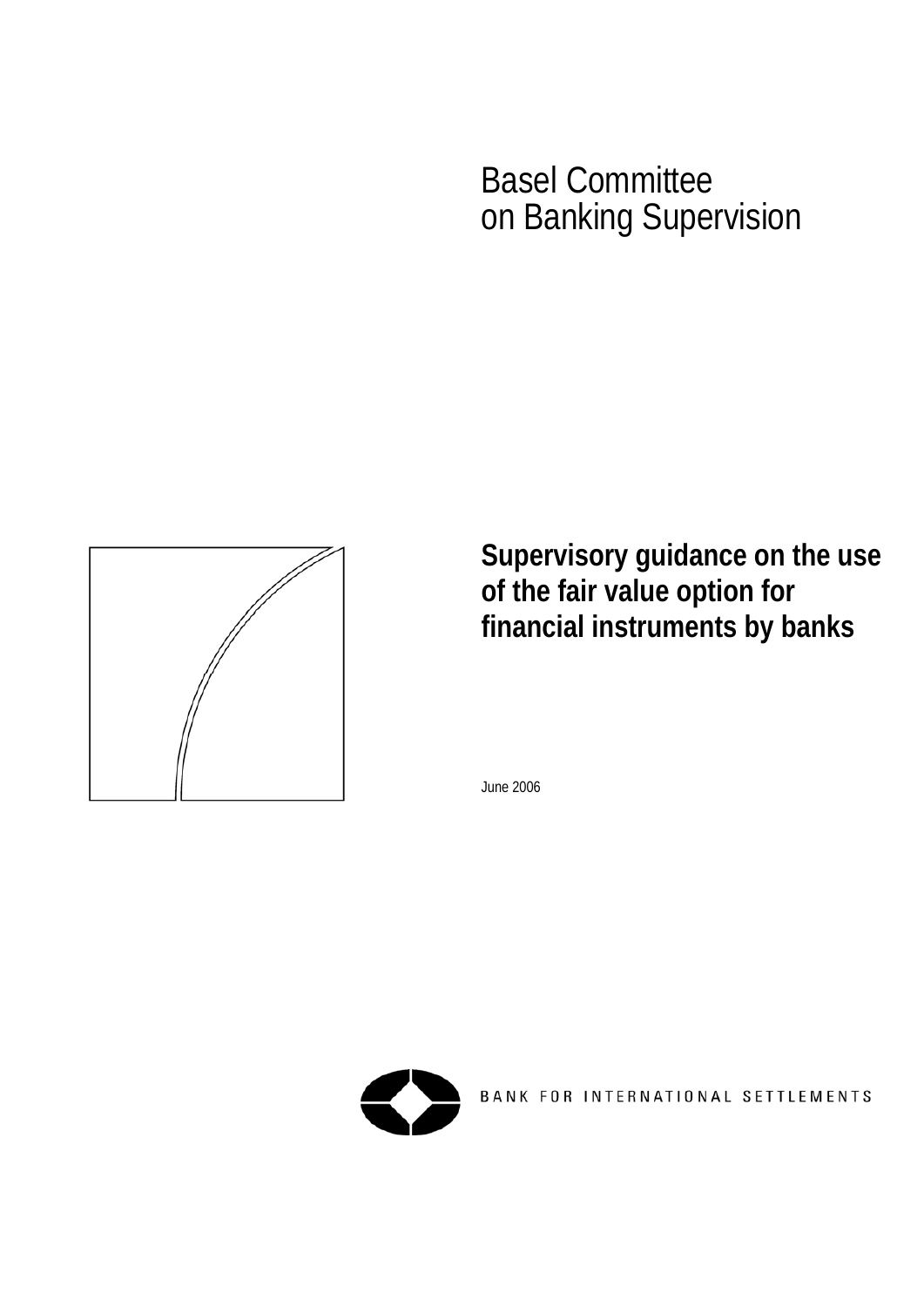Requests for copies of publications, or for additions/changes to the mailing list, should be sent to:

Bank for International Settlements Press & Communications CH-4002 Basel, Switzerland

E-mail: [publications@bis.org](mailto:publications@bis.org)  Fax: +41 61 280 9100 and +41 61 280 8100

© *Bank for International Settlements 2006. All rights reserved. Brief excerpts may be reproduced or translated provided the source is stated.* 

ISBN print: 92-9131-719-5 ISBN web: 92-9197-719-5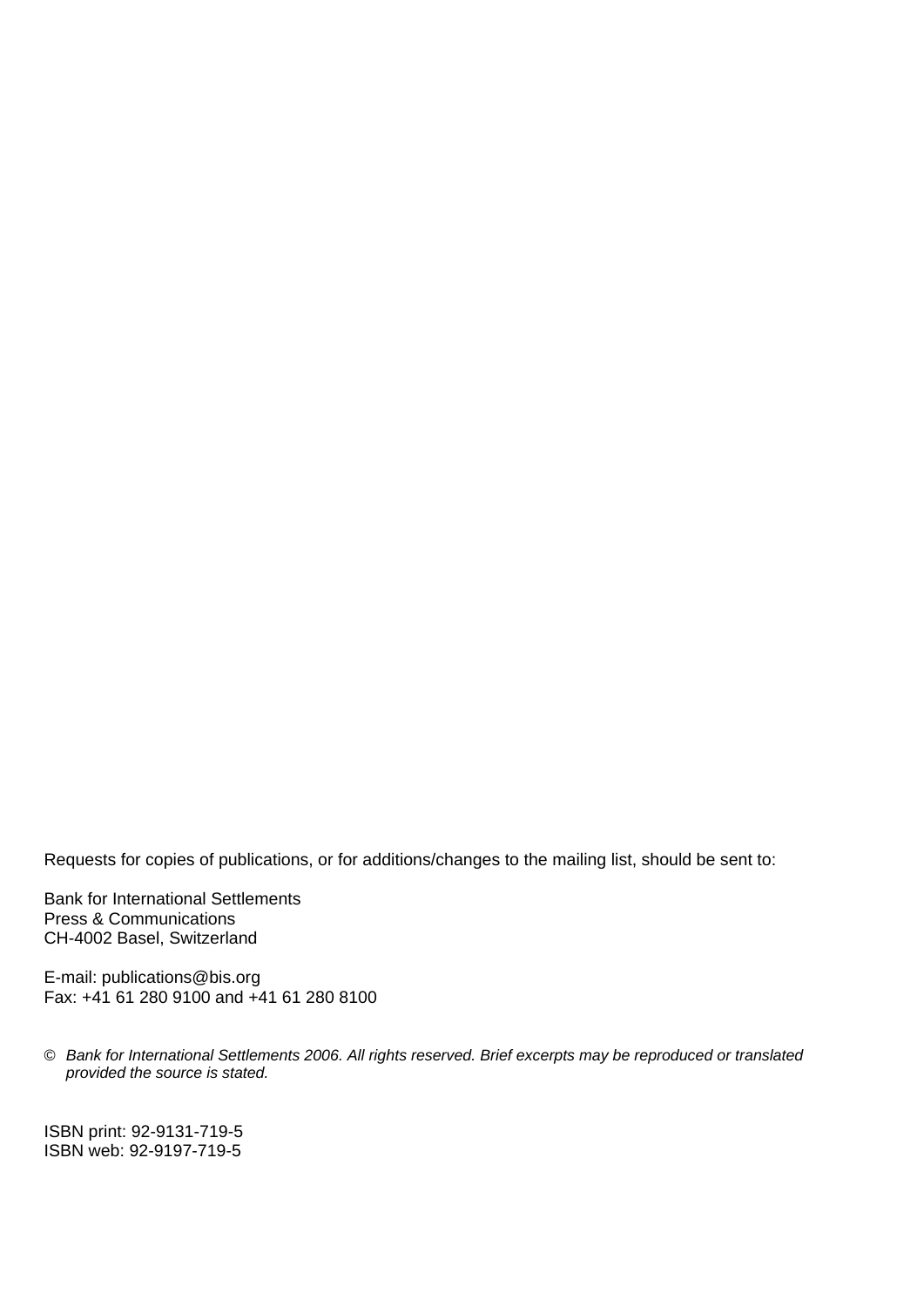## **Contents**

| Supervisory guidance on the use of the fair value option for financial instruments by banks1 |  |
|----------------------------------------------------------------------------------------------|--|
|                                                                                              |  |
|                                                                                              |  |
|                                                                                              |  |
|                                                                                              |  |
|                                                                                              |  |
|                                                                                              |  |
|                                                                                              |  |
| Supervisory evaluation of risk management, controls and capital adequacy 11                  |  |
|                                                                                              |  |
|                                                                                              |  |
|                                                                                              |  |
|                                                                                              |  |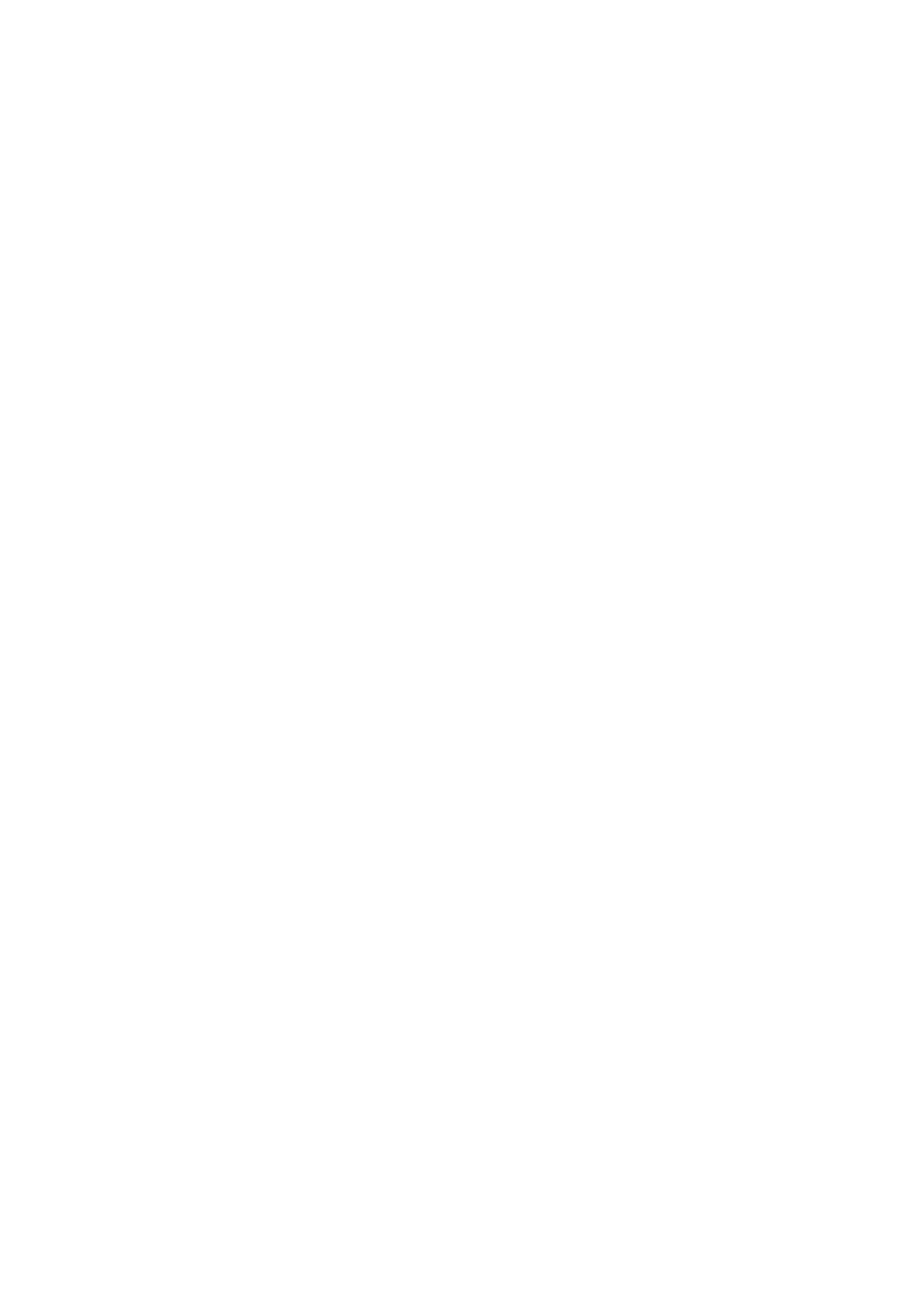## **Members of the Task Force on Accounting Issues of the Basel Committee on Banking Supervision**

Chairman: Prof Dr Arnold Schilder, The Netherlands Bank, Amsterdam

Mr Gerald Edwards Jr, Senior Advisor on Accounting and Auditing Policy

| Banking, Finance and Insurance Commission, Brussels                           | Mr Marc Pickeur                                 |
|-------------------------------------------------------------------------------|-------------------------------------------------|
| Office of the Superintendent of Financial Institutions<br>Canada, Toronto     | <b>Ms Karen Stothers</b>                        |
| <b>Banking Commission, Paris</b>                                              | Ms Sylvie Mathérat                              |
| Deutsche Bundesbank, Frankfurt am Main                                        | Mr Karl-Heinz Hillen                            |
| Federal Financial Supervisory Authority (BaFin), Bonn                         | Mr Ludger Hanenberg                             |
| Bank of Italy, Rome                                                           | Mr Carlo Calandrini                             |
| Bank of Japan, Tokyo                                                          | Mr Keiji Fukuzawa                               |
| Financial Services Agency, Tokyo                                              | Mr Kenji Oki                                    |
| Surveillance Commission for the Financial Sector,<br>Luxembourg               | <b>Ms Diane Seil</b>                            |
| The Netherlands Bank, Amsterdam                                               | Mr Ries de Kogel                                |
| Bank of Spain, Madrid                                                         | Mr Anselmo Diaz Fernandez                       |
| Finansinspektionen, Stockholm                                                 | Mr Percy Bargholtz                              |
| Swiss Federal Banking Commission, Berne                                       | Mr Stephan Rieder                               |
| <b>Financial Services Authority, London</b>                                   | Mr Ian Michael                                  |
| Board of Governors of the Federal Reserve System,<br>Washington, DC           | Mr Charles Holm                                 |
| Federal Reserve Bank of New York                                              | Mr Arthur Angulo                                |
| Office of the Comptroller of the Currency, Washington, DC   Mr Zane Blackburn |                                                 |
| Office of Thrift Supervision                                                  | Mr Jeff Geer                                    |
| Federal Deposit Insurance Corporation, Washington, DC                         | Mr Robert Storch                                |
| <b>Basel Committee Secretariat</b>                                            | <b>Ms Linda Ditchkus</b><br>Mr Hiroaki Kuwahara |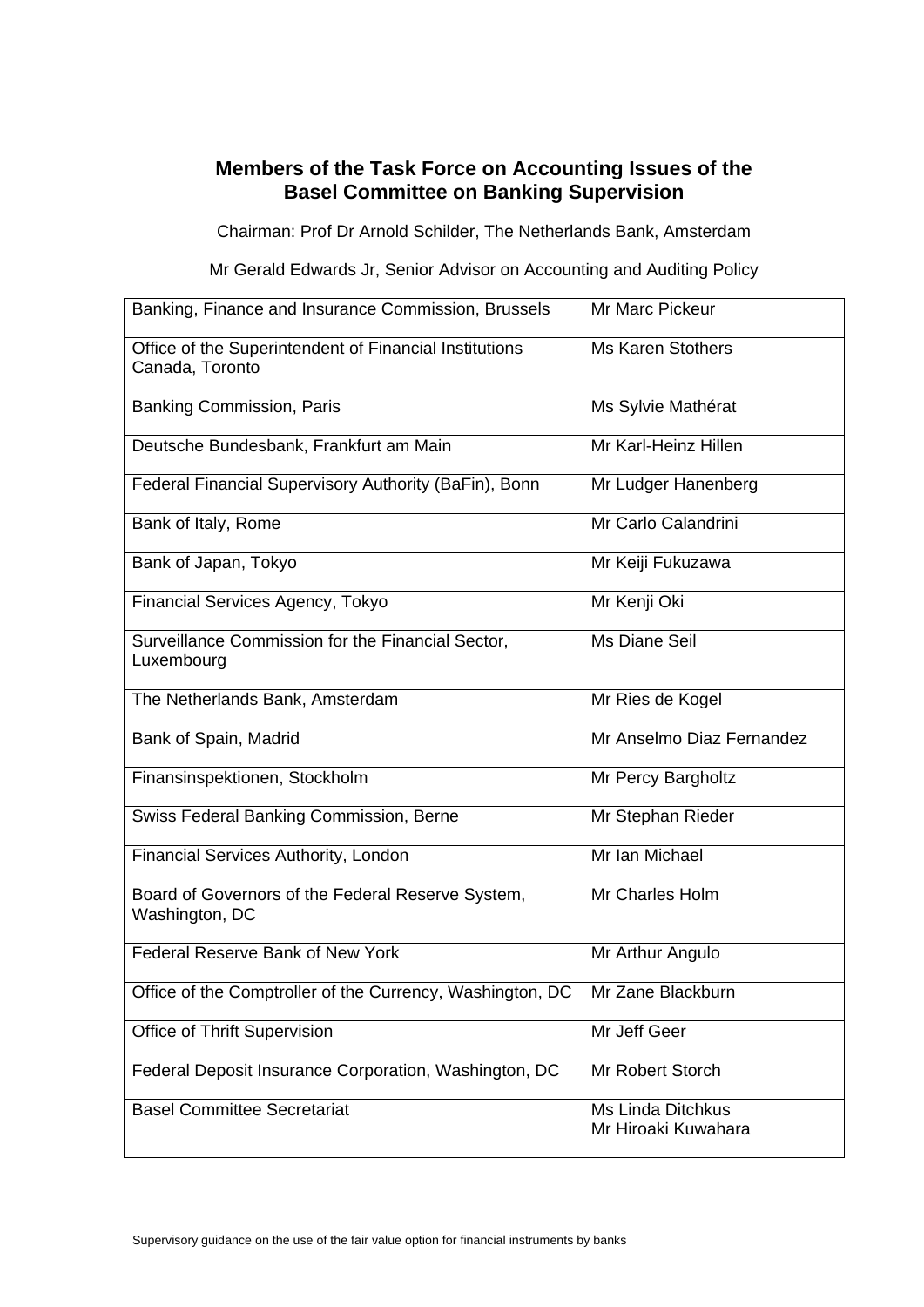#### **Observers**

| Australian Prudential Regulation Authority, Sydney | Mr Robert Sharma                      |
|----------------------------------------------------|---------------------------------------|
| Austrian National Bank, Vienna                     | Mr Matthias Hahold                    |
| Central Bank of Brazil, Brasilia                   | Mr Amaro Luiz de<br>Oliveira<br>Gomes |
| European Central Bank, Frankfurt am Main           | <b>Ms Fatima Pires</b>                |
| European Commission, Brussels                      | Ms Jane O'Doherty                     |
| <b>Financial Stability Institute</b>               | Mr Jason George                       |
| Saudi Arabian Monetary Agency, Riyadh              | Mr Abdulelah Alobaid                  |
| Monetary Authority of Singapore, Singapore         | Mr Chia Der Jiun                      |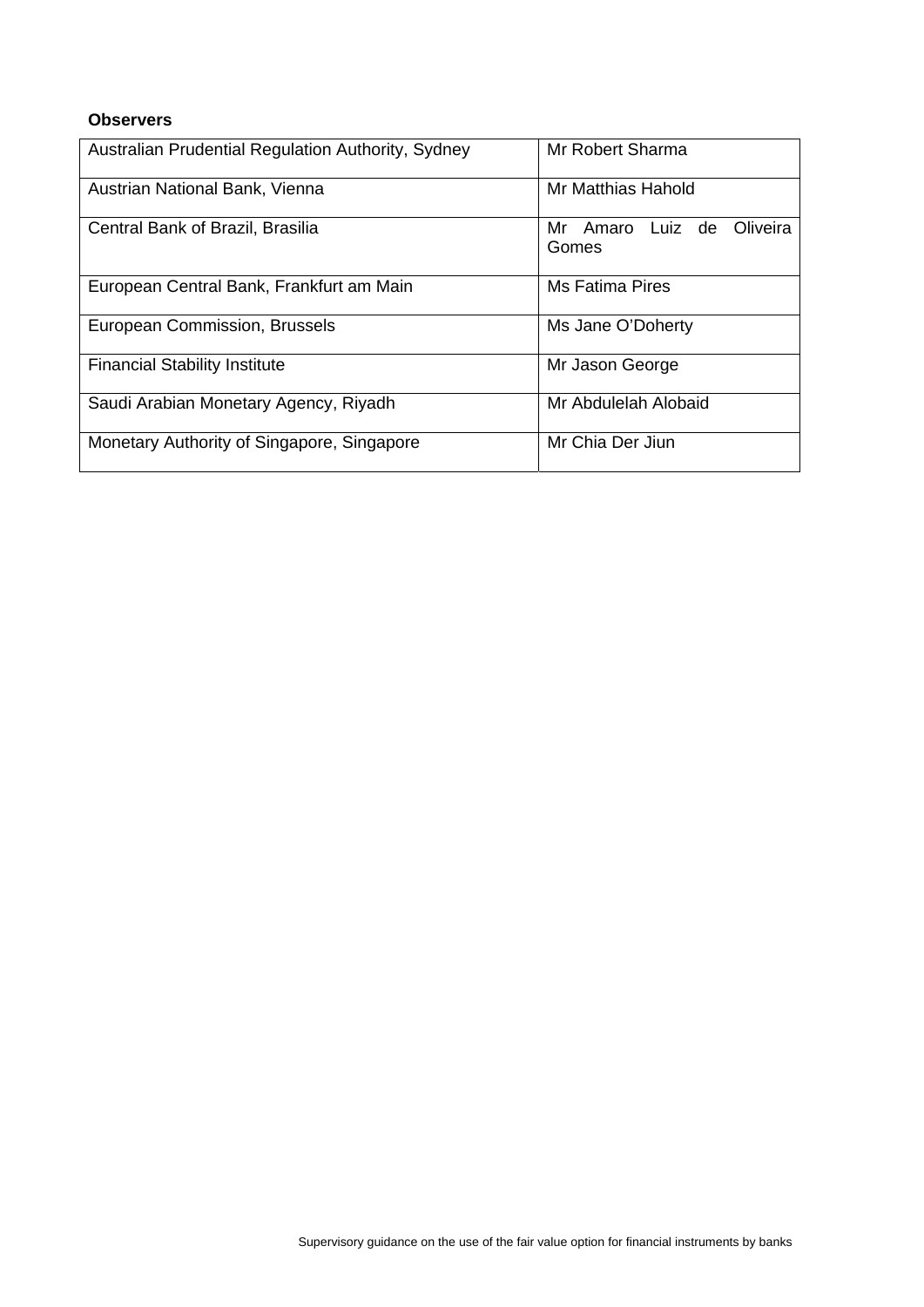# <span id="page-6-0"></span>**Supervisory guidance on the use of the fair value option for financial instruments by banks**

## **Principles underlying this supervisory guidance**

This supervisory guidance is principles-based and is structured around seven principles that fall into the following two broad categories:

#### **Supervisory expectations relevant to the use of the fair value option**

- 1. Supervisors expect a bank's application of the fair value option to meet the criteria set forth in IAS 39 in form and in substance.
- 2. Supervisors expect banks to have in place appropriate risk management systems (including related risk management policies, procedures and controls) prior to initial application of the fair value option for a particular activity or purpose and on an ongoing basis.
- 3. Supervisors expect that banks will not apply the fair value option to instruments for which they are unable to reliably estimate fair values.
- 4. Supervisors may require banks to provide supplemental information to assist them in assessing the impact of banks' utilisation of the fair value option.

#### **Supervisory evaluation of risk management, controls and capital adequacy**

- 5. Supervisors should evaluate a bank's risk management and control practices as they pertain to the use of the fair value option.
- 6. Supervisors should consider risk management and control practices related to the use of the fair value option when assessing capital adequacy.
- 7. Regulatory capital should be adjusted for gains and losses from changes in own credit risk as a result of applying the fair value option to financial liabilities.

While this supervisory guidance refers specifically to the fair value option in IAS 39, the Committee believes that the principles set forth in this document should be generally applicable to similar fair value option approaches that exist or are being considered in other accounting regimes. National supervisors will need to make this determination based on the criteria and requirements of the fair value option in their jurisdiction.

The supervisory guidance is not intended to set forth additional accounting requirements beyond those established by the IASB. Instead, this supervisory guidance addresses such matters as bank risk management and capital assessment issues, and thus should not be in conflict with the IASB's accounting and disclosure guidance on the fair value option.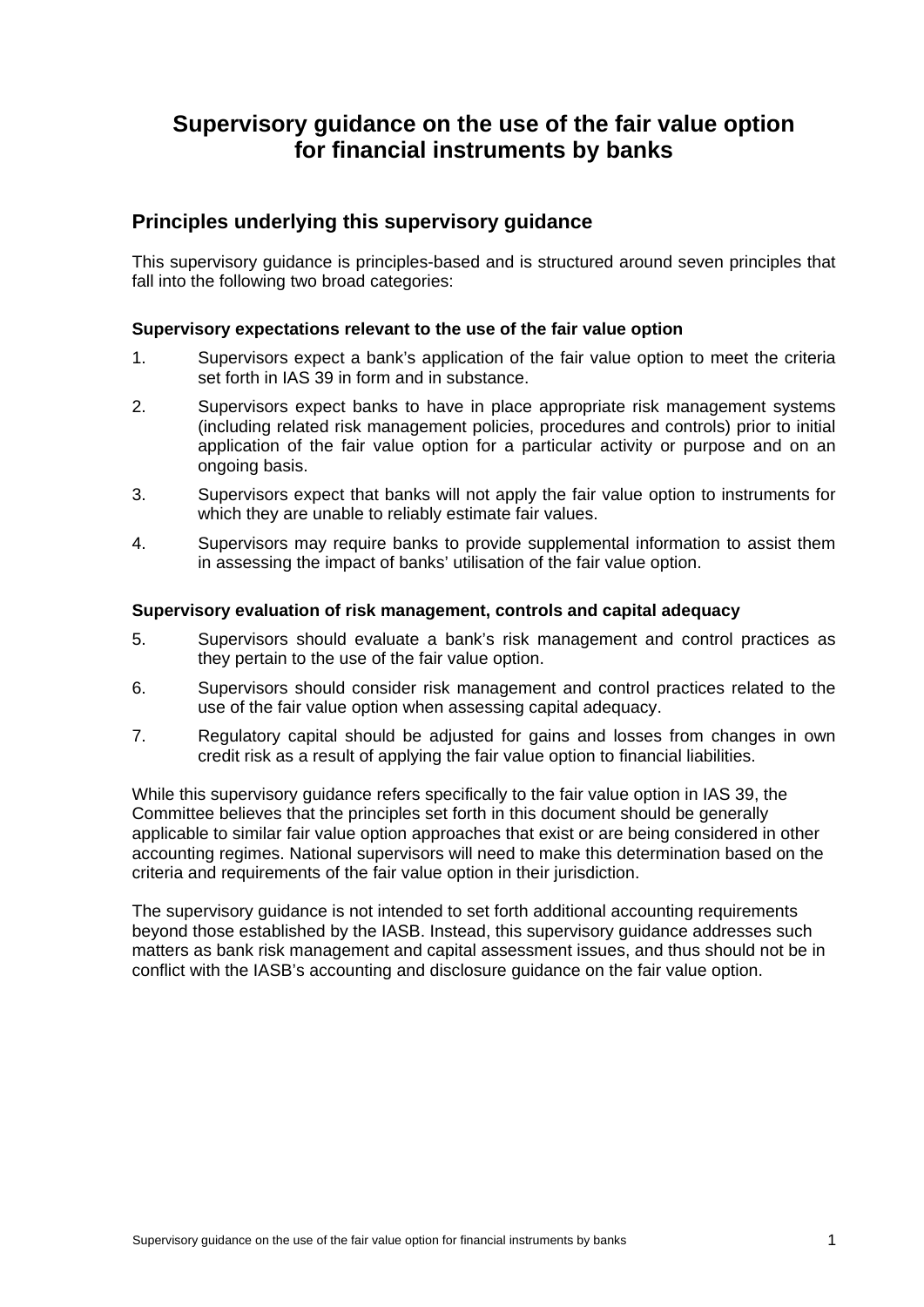## <span id="page-7-0"></span>**Background and summary**

1. This document is intended to provide supervisors with guidance on the prudential supervision of banks' implementation of the fair value option for financial instruments, such as under IAS 39, *Financial Instruments: Recognition and Measurement,* as amended in June 2005. While this guidance refers specifically to the fair value option in IAS 39, the Basel Committee on Banking Supervision (Committee) recognises that similar fair value option approaches exist or are being considered in various other accounting regimes. The Committee believes the principles set forth in this supervisory guidance should be generally applicable in such other regimes, although national supervisors will need to make that determination based on the criteria and requirements of the fair value option in their jurisdiction. This guidance focuses on supervisors' expectations for key policy positions and sound practices for banks that the Committee believes will promote sound risk management and controls and maintain the integrity of regulatory capital measures.

2. The guidance presented here addresses: (a) sound risk management and control processes for banks that utilise the fair value option; and (b) the manner in which supervisors should consider the level and nature of banks' use of the fair value option when assessing the adequacy of bank risk management and regulatory capital. In addition, the guidance also discusses supplemental information through supervisory reporting that will assist supervisors in understanding how banks are using the fair value option and its impact on their financial condition. This document builds upon the Committee's 8 June 2004 press release on regulatory capital and own credit risk of liabilities, its 30 July 2004 *Comments on the IASB Exposure Draft of Proposed "Amendments to IAS 39, Financial Instruments: Recognition and Measurement – The Fair Value Option"*, and its 15 December 2004 press release *Capital Treatment of Certain Items Under IFRS*. In addition, the guidance draws from relevant portions of IAS 39 and the Group of 30's report *Enhancing Public Confidence in Public Reporting* (December 2003).

## **Introduction**

3. In June 2005, the IASB amended the 2003 version of the fair value option under IAS 39, which allowed entities to designate irrevocably at initial recognition *any* financial instrument as at fair value through profit and loss. To address the concerns of prudential regulators, the June 2005 amendment added conditions stipulating that the fair value option be applied only in cases where (a) such designation eliminates or significantly reduces an accounting mismatch, (b) a group of financial assets, financial liabilities or both are managed and their performance is evaluated on a fair value basis in accordance with a documented risk management or investment strategy, or (c) an instrument contains one or more significant embedded derivatives that meet particular conditions.

4. The purpose of the option was to simplify the application of IAS 39, which imposes a mixed-attribute measurement model on financial instruments. Under IAS 39, some financial assets and liabilities must be measured at fair value and others must be measured at amortised cost. For those measured at fair value, some gains and losses are recognised in profit or loss, while others are recognised initially as a component of equity. Where there is an economic relationship between particular financial assets and liabilities to which different measurement and recognition requirements apply or where such assets and liabilities are managed together on a fair value basis, the accounting results may differ from the underlying economics.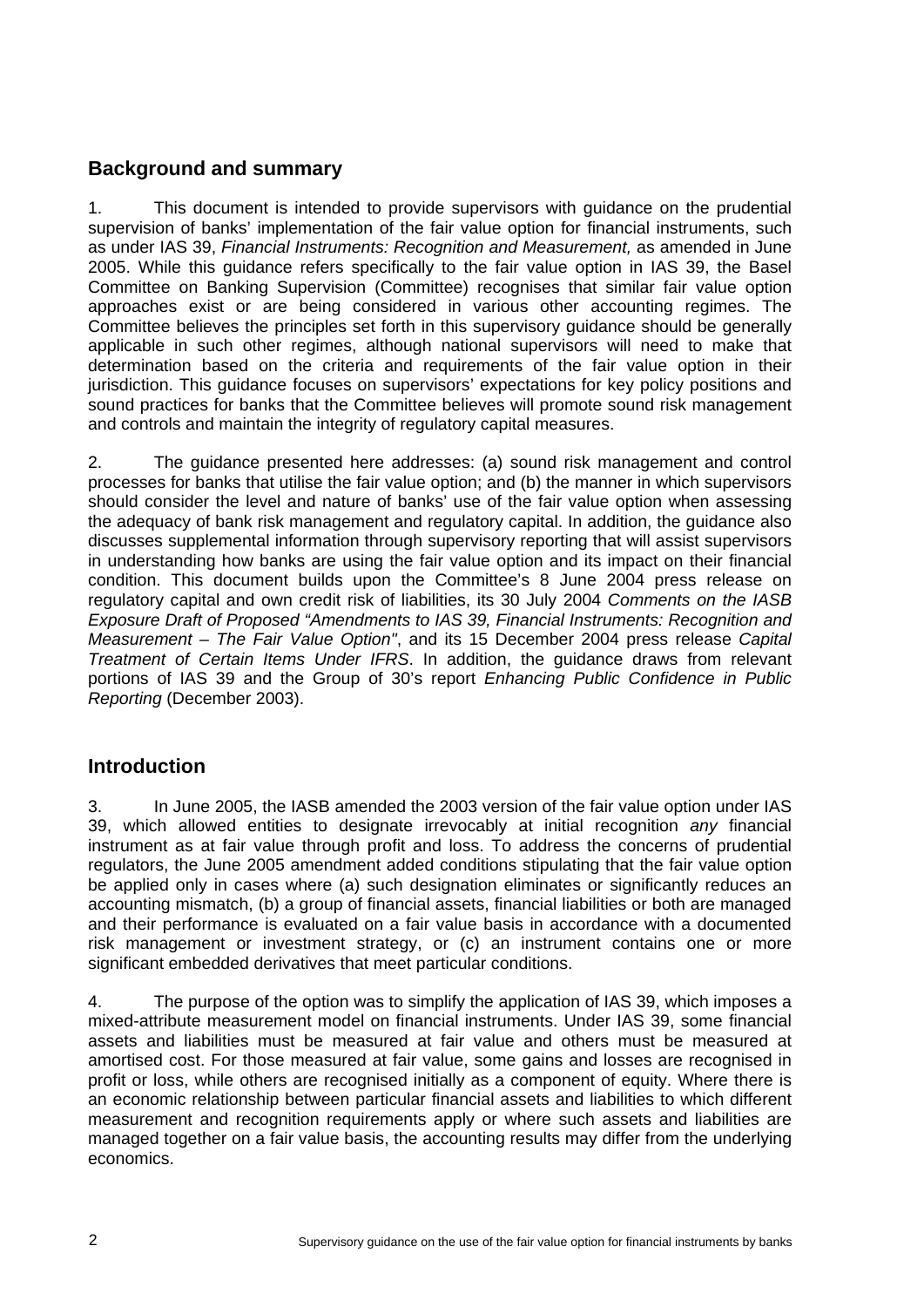5. Furthermore, IAS 39's mixed-attribute model requires derivatives to be recognised on the balance sheet as either assets or liabilities at their fair value. This treatment is required regardless of whether a hedged item is held at fair value. In general, changes in the fair value of derivatives are recorded directly in profit and loss. However, gains and losses arising from the fair value of derivatives qualifying as "cash flow" hedges, to the extent the hedges are effective, can instead be deferred and recorded initially in equity as opposed to through profit or loss. When certain other criteria are met, IAS 39 permits hedge accounting treatment for "fair value" hedges, which results in the gains or losses associated with a derivative and the losses or gains attributable to the risk being hedged on the hedged item being recognised in profit or loss in the same period. However, in order to qualify for cash flow or fair value hedge accounting treatment, the derivative and the hedged item must satisfy, at the inception of the hedge and on an ongoing basis, strict and often complex hedge effectiveness tests. In contrast, when certain criteria are met, under the fair value option both sides of such a transaction would be measured at fair value and the accounting mismatch of "economic hedging" of risk positions could be addressed without applying complex hedge effectiveness tests otherwise required by the standard. If they meet the criteria for the fair value option, banks may be able to convey more relevant financial information by immediately recognising gains and losses in current profit and loss on the financial assets and liabilities to which the option is applied. In other circumstances, banks may use the fair value option to avoid the costs and other potential problems associated with separately accounting for embedded derivatives that significantly modify the cash flows of their host contracts as required by other aspects of IAS 39.

6. Over the last decade the Basel Committee on Banking Supervision (the Committee) has issued guidance on sound practices for managing risks such as credit, market, operational, and compliance risks. Those efforts have involved consultation with bankers and other interested parties throughout the world to promote sound risk management practices. Furthermore, the Committee has long held that the transparency of banks—facilitated by sound accounting and disclosure—is an important objective.<sup>[1](#page-8-0)</sup> As such, it has been the topic of a number of the Committee's policy papers and supervisory guidance documents. Since 1998, the Committee has been involved in projects with the IASB and its predecessor to enhance financial instruments accounting and disclosure.

7. The Committee has had constructive dialogues with both the IASB and the banking industry on the fair value option, including the technical and risk management issues arising from its use. The Committee is issuing this guidance to describe supervisors' expectations for, and to promote sound risk management, control, valuation and capital practices by banks with regard to their use of the fair value option. This effort reflects the Committee's continuing dedication to working constructively with accounting standards setters, bankers and others to promote both sound practices and transparency.

8. While emphasising expectations for sound risk management policies at banks, this guidance does not indicate a preference for either the use of hedge accounting approaches or the fair value option. Moreover, this document does not set forth additional accounting requirements beyond those established by the IASB. Instead, it provides guidance to supervisors on the implications for prudential supervision of the fair value option now incorporated in International Financial Reporting Standards (IFRS) and some national accounting regimes. The Committee recognises that responsibility for compliance with accounting standards rests with a bank's senior management, and in most cases is subject

-

<span id="page-8-0"></span><sup>1</sup> See Principle 21 of the Basel Committee's Core Principles for Effective Banking Supervision (September 1997).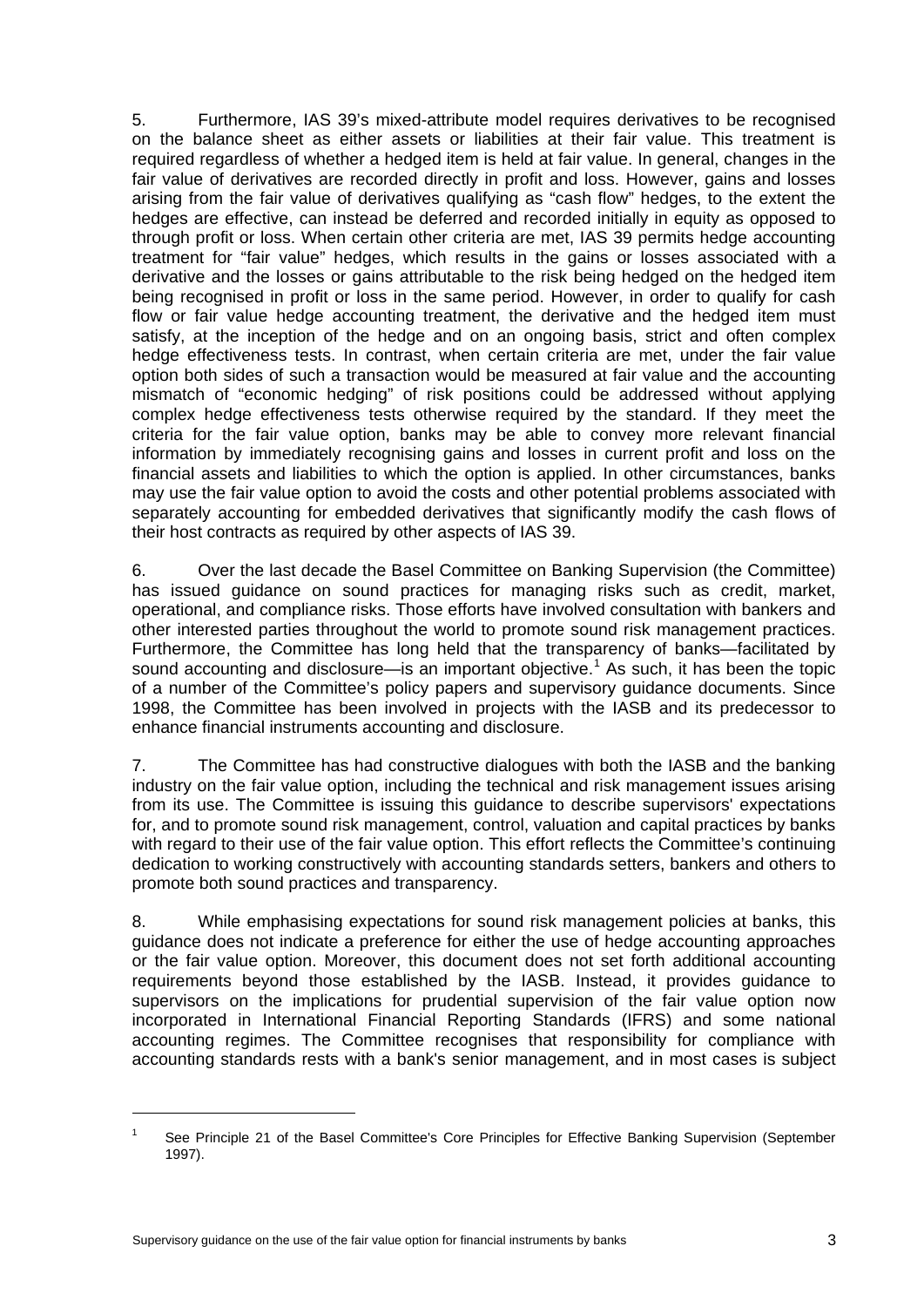to verification through formal external audit.<sup>[2](#page-9-0)</sup> Moreover, a variety of public bodies oversees this process, such as securities regulators and regulators of auditors. The Committee also recognises that this guidance may need to be modified by national supervisors based on the criteria and specific requirements of the fair value option in their jurisdictions

9. Nonetheless, prudential supervisors need to consider whether financial statement information is suitable for their purposes and, when it is not, to make suitable adjustments to such information. Indeed, the IASB acknowledged the role of supervisors in its basis for conclusions accompanying IAS 39:

The Board noted that the primary objective of prudential supervisors is to maintain the financial soundness of individual financial institutions and the stability of the financial system as a whole. Prudential supervisors achieve this objective partly by assessing the risk profile of each regulated institution and imposing a risk-based capital requirement.

The Board noted that these objectives of prudential supervision differ from the objectives of general purpose financial reporting…[T]he Board acknowledged that for the purposes of determining what level of capital an institution should maintain, prudential supervisors may wish to understand the circumstances in which a regulated financial institution has chosen to apply the fair value option and evaluate the rigour of the institution's fair value measurement practices and the robustness of its underlying risk management strategies, policies and practices.<sup>[3](#page-9-1)</sup>

10. In the past, the Committee has recommended various adjustments that it believes should be made for prudential purposes to accounting information prepared under IFRS. This paper sets forth the conditions under which data prepared under the fair value option are suitable for use by prudential supervisors without adjustment and suggests responses if the relevant criteria are not met.

11. Supervisors expect banks to conduct their fair value option activities for portfolios of financial assets and liabilities and individual financial assets and liabilities in a manner that is consistent with both applicable accounting standards and supervisory expectations for risk management and controls. As such, supervisors expect banks to implement strong risk management and controls to ensure that the effect of the use of the fair value option is understood and that its use is managed, monitored and reported in a sound manner.<sup>[4](#page-9-2)</sup> An important related supervisory objective is that unrealised gains or losses on items designated as at fair value through profit and loss should not be included in regulatory capital when this treatment gives rise to safety and soundness concerns.

<span id="page-9-0"></span><sup>&</sup>lt;sup>2</sup> The Committee acknowledges that the responsibility for financial reporting also may rest with the board of directors and that the responsibility may vary by jurisdiction. Accordingly, "senior management" here refers to the parties that are responsible for financial reporting in any given jurisdiction.

<span id="page-9-1"></span> $\overline{3}$  See BC79 and BC79A in the Basis for Conclusions of the IASB's June 2005 amendment to IAS 39 on the fair value option. References in this paper to specific paragraphs in IAS 39 are to the paragraphs in IAS 39 as amended in June 2005.

<span id="page-9-2"></span><sup>4</sup> Supervisors will generally look for the integration of the approaches discussed in this guidance into a bank's overall system of risk management and controls as applied to the bank's fair value option activities and not expect a bank to have a separate risk management and control system solely for its fair value option activities. Moreover, consistent with objectives to reduce unnecessary burdens, the discussion in this guidance of banks' internal documentation should be understood to mean that supervisors will expect reasonable levels of documentation to be maintained.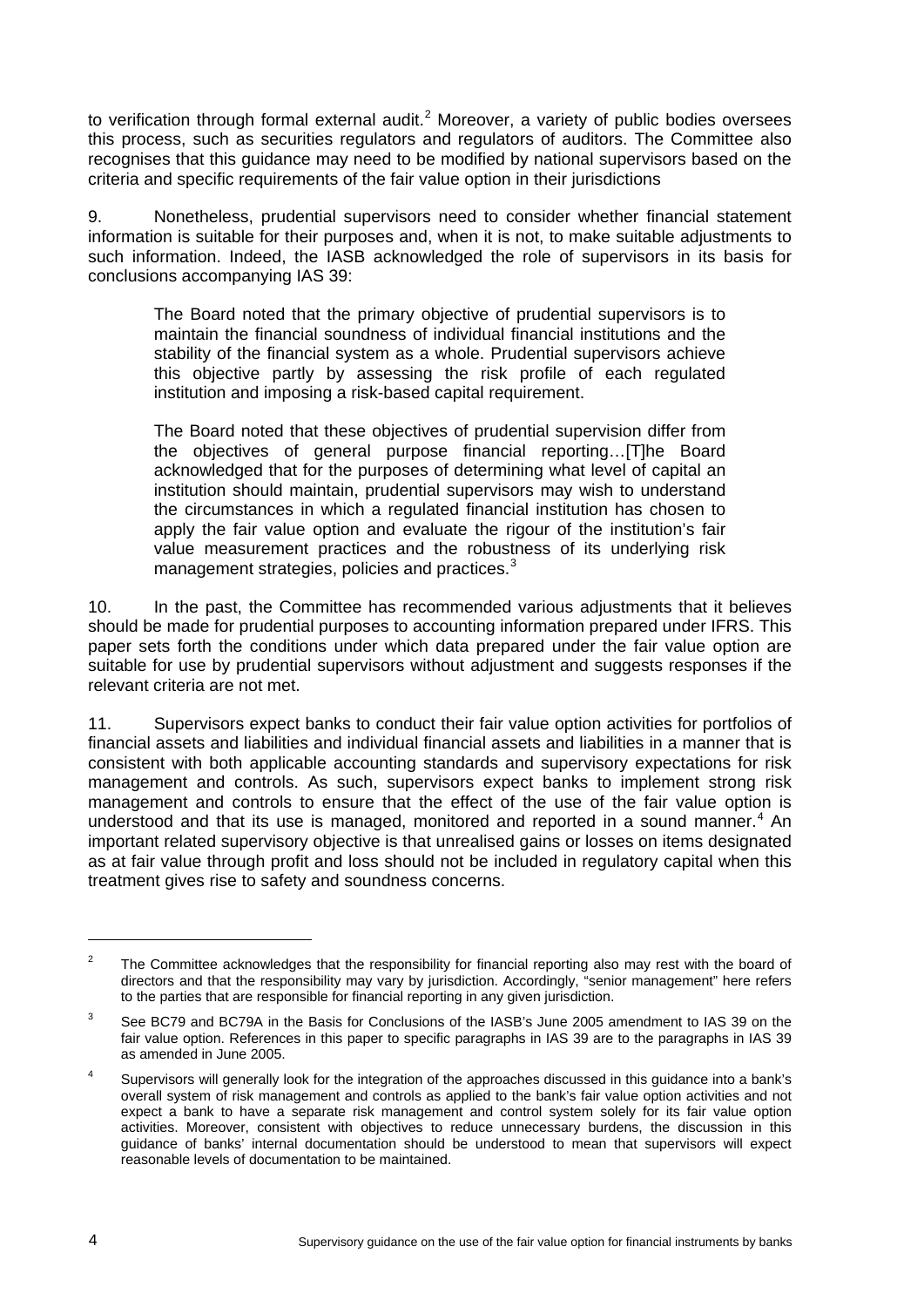12. The Committee expects banks to implement the fair value option in a sound manner that properly addresses the prudential issues and concerns set forth in this guidance. Based on this expectation, the Committee at this time would encourage national supervisors to consider recognising gains and losses from the application of the fair value option in Tier 1 capital, with the exception of gains and losses arising from changes in own credit risk of liabilities.<sup>[5](#page-10-0)</sup> The Committee is recommending this treatment because there are likely to be corresponding losses and gains from other financial instruments that have also been reflected in Tier 1 capital (eg when the fair value option is used for economic hedging purposes). Moreover, this approach combined with strong risk management and valuation controls will allow economic hedging strategies and other risk management activities to be reflected in financial statements. However, under this approach, supervisors want to ensure that weaknesses in a bank's risk management and control systems do not result in the inclusion in regulatory capital of overstated unrealised gains and understated unrealised losses resulting from unreliable fair values, including those that could be created by applying internal models to illiquid financial instruments. This supervisory guidance is intended to address these prudential concerns.

13. In connection with assessing fair value option activities, the Committee notes that banks are to disclose information on the use of the fair value option required by their relevant accounting framework (eg information disclosed in accordance with IFRS 7, *Financial Instruments: Disclosures*). In addition to this publicly available information, supervisors may wish to periodically obtain supplemental information about how the fair value option is being implemented by their banks. Normally, this will be information that a bank should have developed for internal purposes. For example, information about credit risk and related changes in fair values will be particularly useful since, for financial reporting purposes, loss provisions will not be maintained for financial assets in the fair value option category. In addition, it would be helpful to obtain information that assists in understanding the impact of the use of the fair value option on net interest margins. Relevant information about other significant financial statement components affected by banks' use of the option could assist supervisors in assessing the option's impact on the measurement of overall risk and on earnings and capital adequacy.

14. The supervisory expectations set forth in this guidance are applicable to all banks. The manner in which sound risk management and controls are implemented by an individual bank will depend on factors such as the bank's size and the nature, complexity and geographical extent of its business, and the significance of its use of the fair value option. In smaller banks, for example, it may not be practicable to implement some of the specific practices recommended in this paper to the detailed extent that larger banks would (eg certain aspects of the G30 Best Practices) but smaller banks should still be able to implement practices that will achieve the objectives set forth in this supervisory guidance. Keeping the above in mind, for banks that do not apply the fair value option in ways consistent with this guidance, the national supervisor should reserve the right to inquire further of the bank regarding its use of the fair value option and its documented risk management policy.

15. Additionally, the national supervisor may take appropriate action, which could affect the assessment of risk and capital adequacy. For example, a supervisor may take action to respond to the bank's application of the fair value option in situations where risk management or controls are deficient, even if a bank applies the fair value option in a

-

<span id="page-10-0"></span><sup>5</sup> See the Committee's 8 June 2004 Basel Committee press release on the capital treatment of gains and losses on financial liabilities due to changes in own credit risk.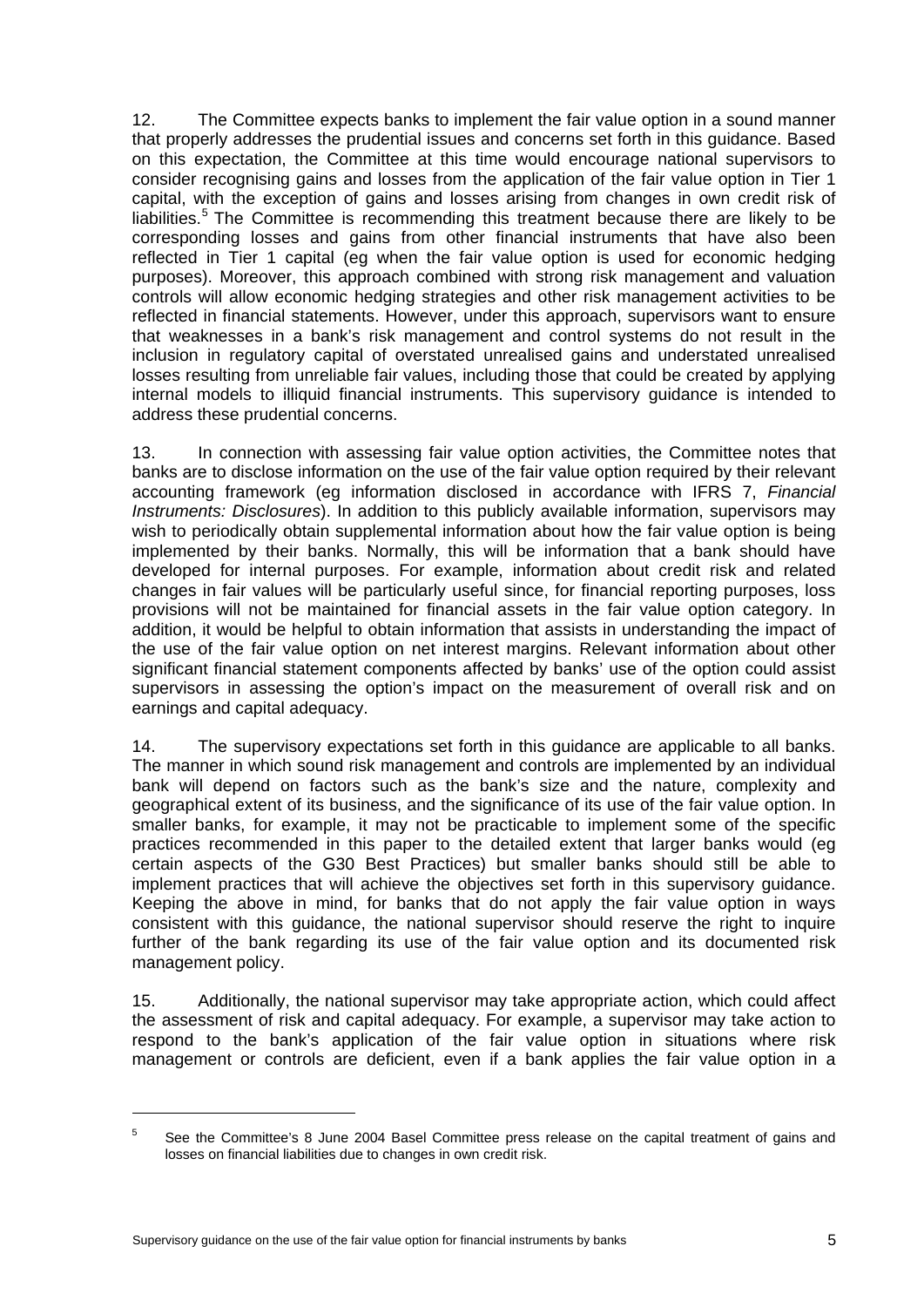<span id="page-11-0"></span>manner consistent with the relevant accounting standards. These actions are discussed in Principles 5 and 6 below. The Committee fully recognises that supervisors may utilise various approaches to assess banks' use of the fair value option and that supervisors will exercise their discretion in determining appropriate action when necessary.

16. The Committee believes that it would be worthwhile to see how banks use the fair value option in practice and whether their use of the option gives rise to widespread supervisory concerns. The Committee supports national supervisors reviewing the use of the fair value option by banks and exchanging information about its usage.

## **Supervisory expectations relevant to the use of the fair value option[6](#page-11-1)**

#### **Principle 1**

#### *Supervisors expect a bank's application of the fair value option to meet the criteria set forth in IAS 39 in form and in substance.*

17. When certain criteria are met, the fair value option under IAS 39 allows firms to make an irrevocable decision at the time of acquisition to designate any financial asset or liability to be measured as at fair value through profit or loss. Items are eligible to be designated as at fair value under the fair value option when they meet the criteria in paragraph 9 or 11A of IAS 39. Paragraph 9 allows the fair value option to be utilised when doing so results in more relevant financial information because (1) it eliminates or significantly reduces an "accounting mismatch" or (2) a group of financial assets or liabilities or both is managed and its performance is evaluated on a fair value basis in accordance with a documented risk management or investment strategy. Paragraph 11A allows an entire contract to be designated as at fair value when it has one or more embedded derivatives that significantly modify the cash flows of the host contract and the embedded derivatives are not otherwise prohibited from being accounted for separately from the host contract.<sup>[7](#page-11-2)</sup>

18. When considering alternative treatments for categorising financial instruments available under IAS 39, including the fair value option, banks should be fully cognisant of the implications their choice may have on economic hedging strategies. For example, the requirements that the fair value option designation be made at initial recognition and that it is irrevocable may significantly constrain dynamic hedging strategies. Conversely, hedge accounting treatment brings with it the requirement to demonstrate sustained compliance with complex and strict accounting rules. While this guidance does not express a preference for the choice of one accounting treatment over another, supervisors will expect banks to make such choices in a fully informed and disciplined manner.

<span id="page-11-1"></span><sup>6</sup> As noted above, while this guidance refers specifically to the fair value option in IAS 39, the Committee recognises that similar fair value option approaches exist or are being considered in various other accounting regimes. The Committee believes the principles set forth in this supervisory guidance should be generally applicable in such other regimes, although national supervisors will need to make that determination based on the criteria and requirements of the fair value option in their jurisdiction

<span id="page-11-2"></span> $7$  For example, IAS 39 specifies that a prepayment option embedded in a loan that permits the holder to prepay the loan for approximately its amortised cost does not meet the paragraph 11A criteria to apply the fair value option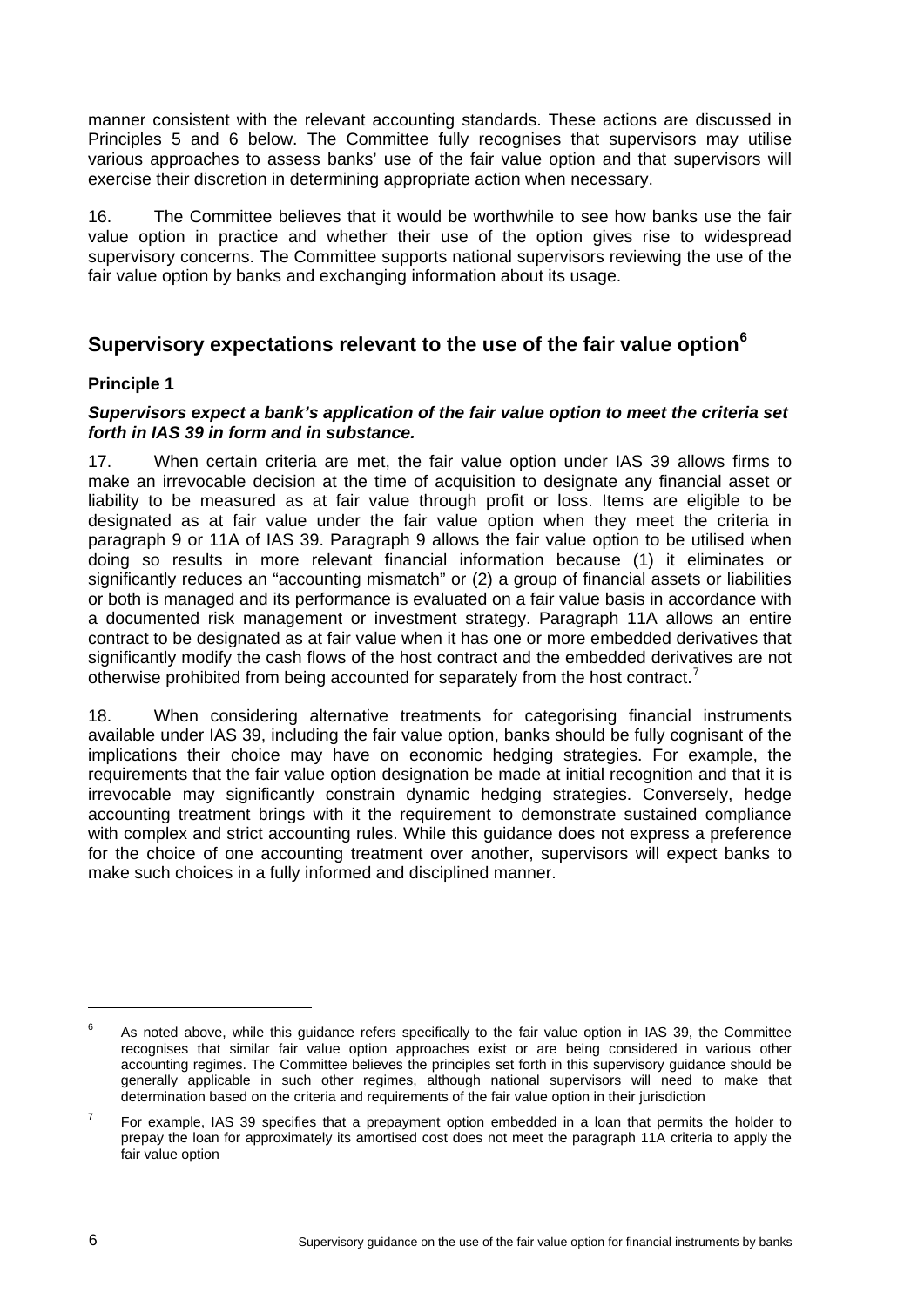<span id="page-12-0"></span>19. When a bank utilises the fair value option under either paragraph 9 or 11A of IAS 39, supervisors may wish to consider the adequacy of risk management and controls as they pertain to the fair value option.<sup>[8](#page-12-1)</sup>

20. Banks following IFRS are required to provide specific disclosures related to the fair value option. Of particular importance in this context is that IFRS 7 requires summary disclosures about the credit risk and changes in the credit risk for loans and receivables designated as at fair value through profit or loss, and the impact of credit derivatives or similar risk mitigants on such loans and receivables.

21. Banks should maintain documentation that supports their public disclosures about the use of the fair value option in a manner that is reasonably sufficient for supervisory review purposes. After review of a bank's policies and practices for using the fair value option, the supervisor should discuss with bank management and the bank's external auditor any concerns about the disclosures on its use of the fair value option.

#### **Principle 2**

1

#### *Supervisors expect banks to have in place appropriate risk management systems (including related risk management policies, procedures and controls) prior to initial application of the fair value option for a particular activity or purpose and on an ongoing basis.*

22. The Committee consistently has expected banks to conduct economic hedging and other risk management activities in accordance with sound risk management policies.<sup>[9](#page-12-2)</sup> This expectation extends to the use of the fair value option, as in many cases its use will interact with economic hedging strategies and practices and other risk management activities. When the option is used to eliminate or significantly reduce an accounting mismatch and therefore should reduce earnings volatility, basis risk or any unhedged risk factors within the hedged risk position may still result in some residual earnings volatility. Increased earnings volatility can arise from applying the option to unhedged risk positions (ie when the fair value option is applied in accordance with a documented risk management or investment strategy). As such, the Committee expects banks to fully address these issues in their risk management policies and to deal with the potential for any residual or increased earnings volatility associated with issues such as those noted above.

23. Therefore, supervisors expect banks to ensure that sound documented risk management and valuation policies are applied to individual (and portfolios of) financial assets and liabilities designated as at fair value through profit and loss. This section summarises key aspects of sound risk management policies that should be in place to underpin banks' use of the fair value option for these purposes. As noted in Principle 6, the failure to apply sound risk management and control practices with respect to the fair value option may significantly affect the supervisory assessment of capital adequacy.

<span id="page-12-1"></span><sup>8</sup> Consistent with paragraph 15, this supervisory prerogative also exists in situations where a bank: (a) separates an embedded derivative from the host contract according to paragraph 11 of IAS 39; and (b) is unable to measure an embedded derivative separately and therefore is required by paragraph 12 of IAS 39 to designate the entire combined contract as at fair value through profit or loss.

<span id="page-12-2"></span><sup>9</sup> See, for example, the Basel Committee's Risk Management Guidelines for Derivatives (July 1994), Principles for the Management of Interest Rate Risk (September 1997), Sound Practices for Managing Liquidity Risk in Banking Organisations (February 2000), Principles for the Management of Credit Risk (September 2000) and Principles for the Management and Supervision of Interest Rate Risk (July 2004).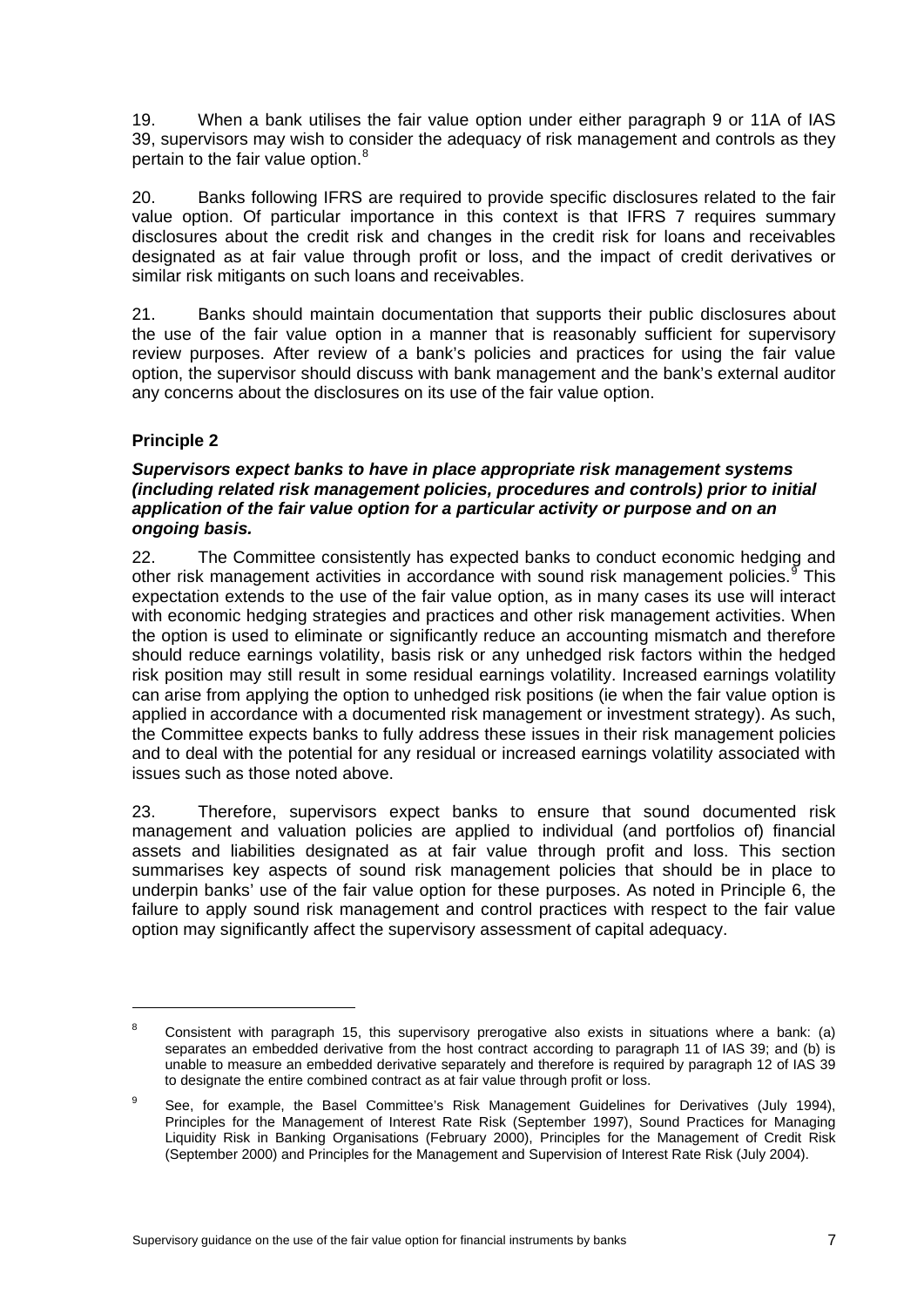24. Before availing itself of the fair value option, a bank must have risk management systems and related risk management policies and procedures to ensure that:

- (a) sound risk management objectives consistent with the risk management framework and overall risk appetite approved by the board of directors (or a committee of the board) are being met when the fair value option is used;
- (b) appropriate valuation methods are being used;
- (c) fair values are indeed reliable for instruments in the fair value option category;
- (d) risk management and control policies pertaining to the use of the fair value option and related valuation methodologies are being consistently applied and complied with: and
- (e) appropriate information is provided periodically to senior management and the board of directors (or committees of the board) about the use of the fair value option and its impact on the bank's financial condition and performance.

25. Assets and liabilities designated as at fair value under the fair value option should be captured in the firm's risk measurement systems. The resulting exposure amounts should be included in internal reports that compare actual overall exposure to approved overall risk management limits.

26. The policies for measurement and management of risk and reliable valuation should be well documented and these policies should be approved by senior management. Assets and liabilities designated as at fair value under the fair value option should be subject to the same rigorous valuation policies and practices applicable to other financial assets and liabilities measured at fair value. For example, the fair values of assets and liabilities designated as at fair value under the fair value option should be independently verified by an appropriately qualified unit independent of the business unit with the same frequency that the fair values of any related assets or liabilities are independently verified.

27. As with any valuation model, models used to value items designated as at fair value under the fair value option should be independently verified by an appropriately qualified unit as part of a regular cycle of model validation. The validation process should include monitoring of model stability and backtesting that occurs at regular intervals with regular reporting to senior management. This would require banks to retain at least enough data to verify model performance over a variety of conditions and to maintain supporting documentation on their models, model validation process and verification of model performance.

28. Banks should establish procedures for approving the use of the fair value option for new items, products or transactions, as well as the related controls. When determining whether to apply the fair value option to a particular new instrument or class of instruments, the bank should ascertain whether reliable fair values can be determined for those instruments. This critical element of the control framework is addressed in part by Principle 3 of this guidance. Existing risk management policies, procedures, and controls (including those related to valuation) may need to be revised or expanded to address the characteristics and risks of the new items, products or transactions to which the fair value option will be applied. The procedures must ensure that new approvals are consistent with the established policies for using the fair value option.

29. Banks should ensure that staff independent of those responsible for originating transactions monitor the application of the fair value option for conformity with IFRS accounting and disclosure requirements. Such monitoring typically should be managed by individuals outside the risk taking functions (eg by financial/accounting control staff). In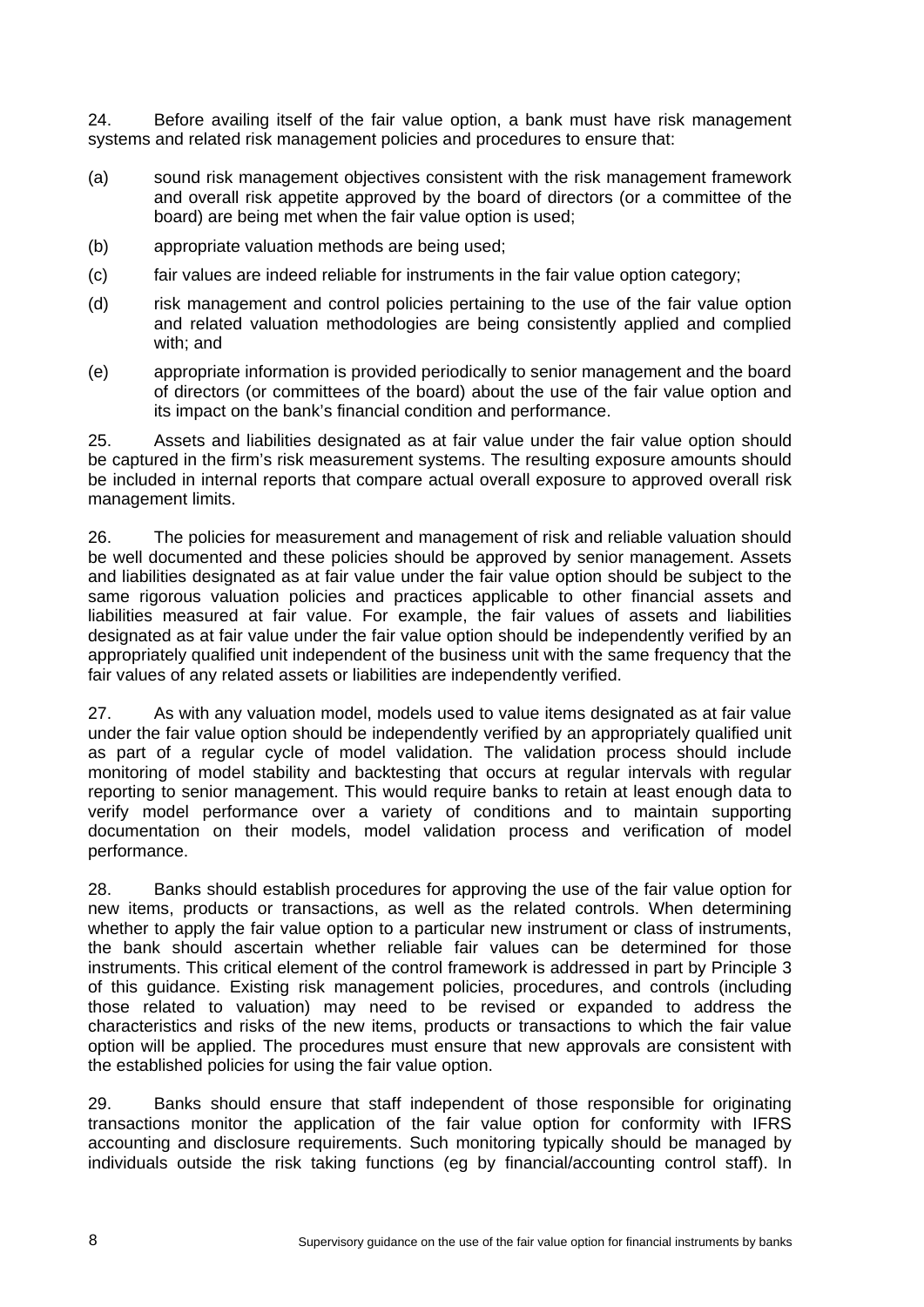<span id="page-14-0"></span>addition, the appropriateness of a bank's use of the fair value option should be subject to periodic review by internal audit, based on its risk assessment.

30. The independent monitoring of a bank's use of the fair value option should encompass the review of accounting policies for consistency with IAS 39 requirements *and*  testing of individual transactions to verify that policies are being adhered to in practice. For example, in cases where management utilises the fair value option in accordance with paragraph 9(b)(ii) of IAS 39, the bank's financial control unit (or persons with similar responsibilities) should assess whether the fair value option is being used in accordance with a documented risk management or investment strategy. In conducting such assessments, the financial control unit should ensure that sufficient documentation exists to support the use of the fair value option.

31. As part of their risk management and controls, the Committee strongly encourages banks that utilise the fair value option to adopt the 17 best practices outlined in the December 2003 Group of 30's report "Enhancing Public Confidence in Financial Reporting" ("G30 Report"). These best practices address (a) governance, (b) control, (c) price verification, and (d) internal and external audit practices that can help assure more reliable fair value estimates by banks and other major market participants. The G30 Report's best practices are summarised in the Annex of this report. A summary of the report is available at www.group30.org/docs/G30=Overview.pdf.

32. While this guidance addresses banks' own use of the fair value option, the Committee notes that the use of the fair value option by bank borrowers and other counterparties may affect their reported measures of profit or loss and equity that banks may rely upon when considering whether to extend credit or enter into other financial transactions with counterparties. As such, banks should consider the extent to which their due diligence on counterparties, including the review of significant accounting policies, addresses the impact of counterparties' significant use of the fair value option on reported earnings, capital and associated analytical ratios (eg to take into account that a deterioration of a company's own credit risk may inflate reported profits and equity). This would not preclude a bank from financial relationships with sound counterparties.

#### **Principle 3**

#### *Supervisors expect that banks will not apply the fair value option to instruments for which they are unable to reliably estimate fair values.*

33. Paragraph 48A and other portions of IAS 39 provide guidance on the estimation of fair values, including a hierarchy that is useful in determining fair values. Indeed, IAS 39 sets forth requirements for determining reliable fair values that apply to all items held at fair value, including those designated as at fair value under the fair value option.

34. In cases where the fair value option is applied, and particularly with respect to illiquid instruments, supervisors expect banks to implement the relevant best practices in the G30 Report, such as those pertaining to model development and validation, price verification and both internal and external audit review.

35. A key issue underlying fair values in general is whether they can be obtained directly from observable market prices or through a robust valuation technique. Even with observable prices, care needs to be taken to ensure that the market in question is reasonably liquid and that the observable prices are representative of actual trades. The issues surrounding valuation models warrant further consideration. Some cases do not raise significant issues of reliability – for example, the derivation of interest rate yield curves for major currencies with deep markets for which there are well established valuation techniques. Other cases could raise reliability concerns, such as when there are not established valuation techniques with a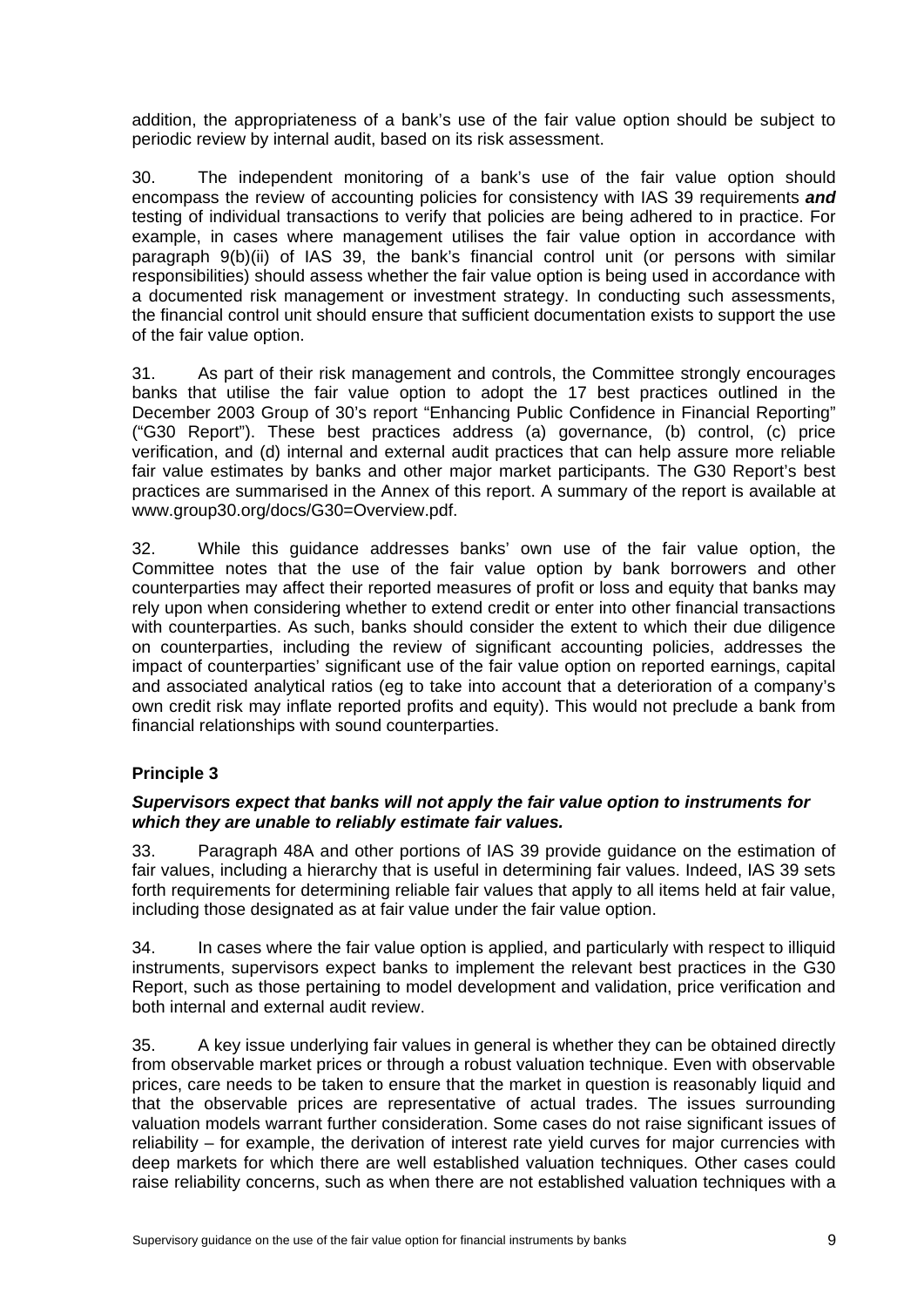<span id="page-15-0"></span>clear and rigorous basis or where one or more important inputs to valuation are not observable, even indirectly, from liquid markets. The concerns that pertain to the valuation of illiquid instruments are especially relevant to the fair value option.

36. When applying the fair value option to illiquid instruments, banks should employ a more rigorous valuation process than is used for liquid instruments. For some illiquid instruments, values can be reliably inferred. Examples include where there exists a very similar financial instrument that trades in a liquid market, or where an illiquid financial instrument can be rigorously decomposed into components for which prices can be obtained from liquid markets or from appropriate valuation approaches. Regardless, the process for estimating fair value should document the reliability of the valuation.

37. The Committee encourages backtesting of valuations, particularly those pertaining to illiquid instruments, and recommends that banks refrain from expanding the use of the fair value option for instruments for which the valuation methodology has proven in practice to be unreliable.

#### **Principle 4**

#### *Supervisors may require banks to provide supplemental information to assist them in assessing the impact of banks' utilisation of the fair value option.*

38. In connection with assessing fair value option activities, the Committee notes that banks are to disclose information on the use of the fair value option required by their relevant accounting framework (eg IFRS 7 disclosures). In addition to this publicly available information, supervisors may wish to periodically obtain supplemental information about how the fair value option is being implemented by their banks. Normally, this will be information that a bank should have developed for internal purposes. Such information, which would assist supervisors in assessing the impact of banks' use of the fair value option on risk, earnings and capital adequacy, could include information that:

- assists in fully understanding the credit risk implications of the fair value option. Of particular importance in this context is the IFRS 7 requirement for summary disclosures about the credit risk for loans and receivables (eg past due amounts, maximum exposure to credit risk and the amount of change in loan fair values due to changes in credit risk) designated as at fair value through profit or loss, and the impact of credit derivatives or similar risk mitigants on such loans and receivables. Also, supervisors may wish to request additional information, for supervisory purposes, about credit risk as it relates to use of the fair value option. This information in the disclosures and supervisory reports will be particularly useful since loss provisions will not be maintained for financial assets in the fair value option category.
- explains the impact of utilising the fair value option on earnings or risk components, including information on the related economic hedging strategies, when the use of the option has a large impact upon significant disclosed earnings components or risk measures in a given period.
- allows the supervisor to assess the amount of unrealised gains or losses attributable to items held at fair value under the fair value option. In particular, supervisors may wish to have cumulative unrealised gains reported by category of financial instrument and monitor the cumulative unrealised gains of items designated as at fair value under the option in relation to equity and regulatory capital. Such information should be adjusted for transactions that have matured or have been terminated.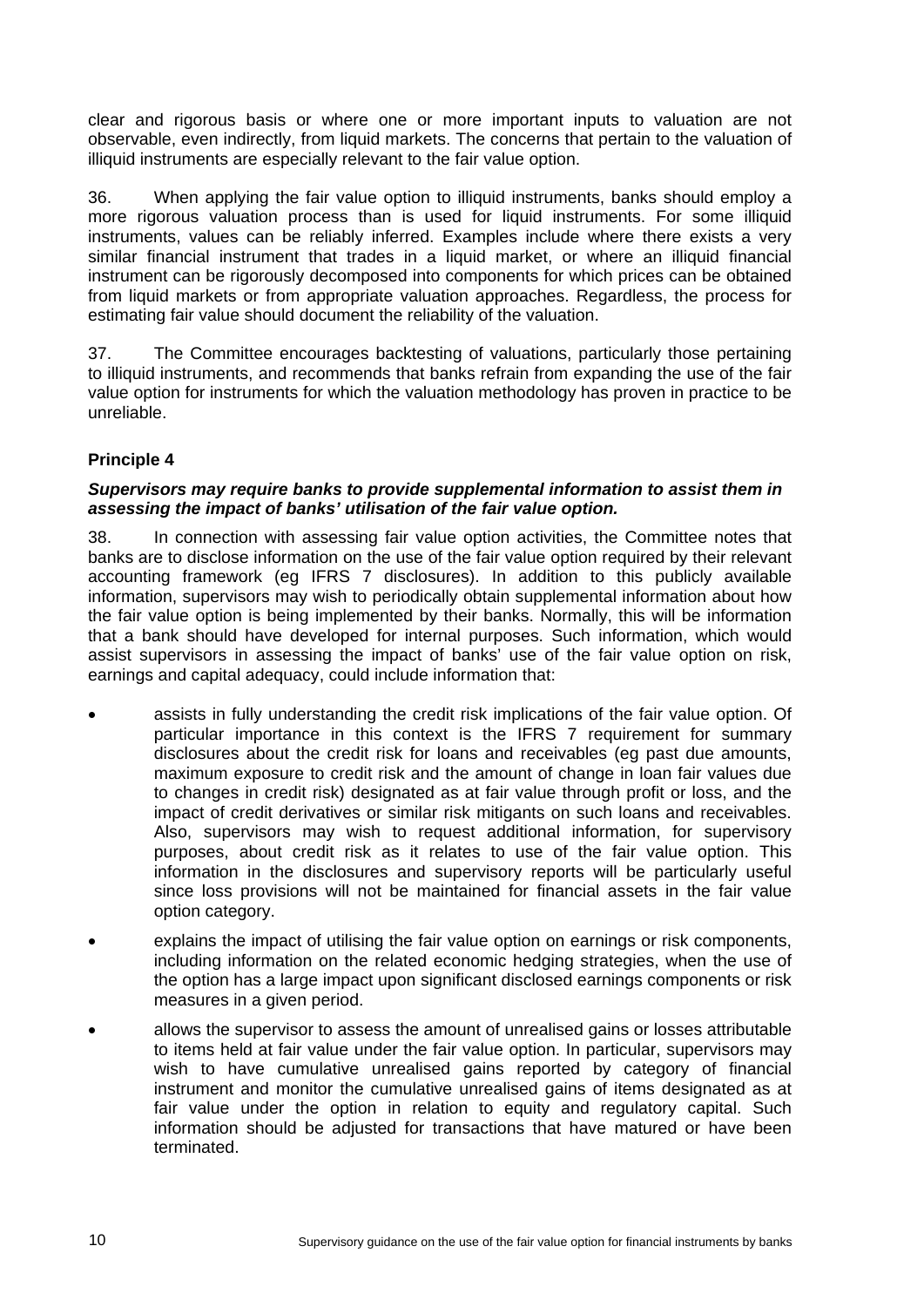- <span id="page-16-0"></span>• assists in understanding the impact of the use of the fair value option on net interest margins.
- assists in understanding the extent to which the fair value option is being used for financial instruments with embedded derivatives under IAS 39 paragraphs 11A and 12.

## **Supervisory evaluation of risk management, controls and capital adequacy**

#### **Principle 5**

#### *Supervisors should evaluate a bank's risk management and control practices as they pertain to the use of the fair value option.*

39. Supervisors should periodically obtain information from banks on their use of the fair value option and related risk management and valuation policies and practices (including economic hedging strategies and new applications of the fair value option). Such information forms the basis for reviewing banks' use of the fair value option. This information should identify, at a minimum, whether the bank maintains policies and practices that are consistent with IAS 39 and this supervisory guidance and what impact the use of the fair value option is having on the bank's financial condition, financial performance and capital adequacy. In this respect, information required to be disclosed under IFRS 7, as well as the type of information highlighted in Principle 4, can provide useful information to supervisors.

40. If a bank makes extensive use of the fair value option, supervisors should assess the quality of its risk management and control policies and practices (including valuation policies and practices) with respect to the fair value option. Extra supervisory attention may be warranted during a bank's initial implementation of the fair value option. Supervisors may utilise various approaches to assess a bank's risk management and control policies and practices with respect to the fair value option, including receiving reports from internal and external auditors on these matters.

41. At a minimum, supervisors expect banks to maintain risk management and control policies and practices consistent with this supervisory guidance, and to comply with the accounting and disclosure treatments specified in IFRS. Supervisors also expect banks to promptly address any deficiencies identified in their use of the fair value option by internal and external auditors. When supervisors bring any risk management and/or control deficiencies regarding the use of the fair value option to the attention of management, they should consider the full range of supervisory measures at their disposal to ensure that deficiencies receive appropriate attention from management and are corrected in a timely manner. The supervisory response should be commensurate with the extent of the use of the fair value option by the bank, the severity of the deficiencies and bank management's responsiveness in addressing supervisory concerns. For example, supervisory responses could include the following approaches and measures:

- Communicating concerns routinely to the bank's senior management and evaluating management's response as to how it is addressing these concerns.
- Factoring into supervisory ratings any concerns with respect to a bank's fair value option practices (eg factoring this into prudential risk management or capital adequacy ratings).
- Communicating significant concerns to the bank's senior management and board of directors.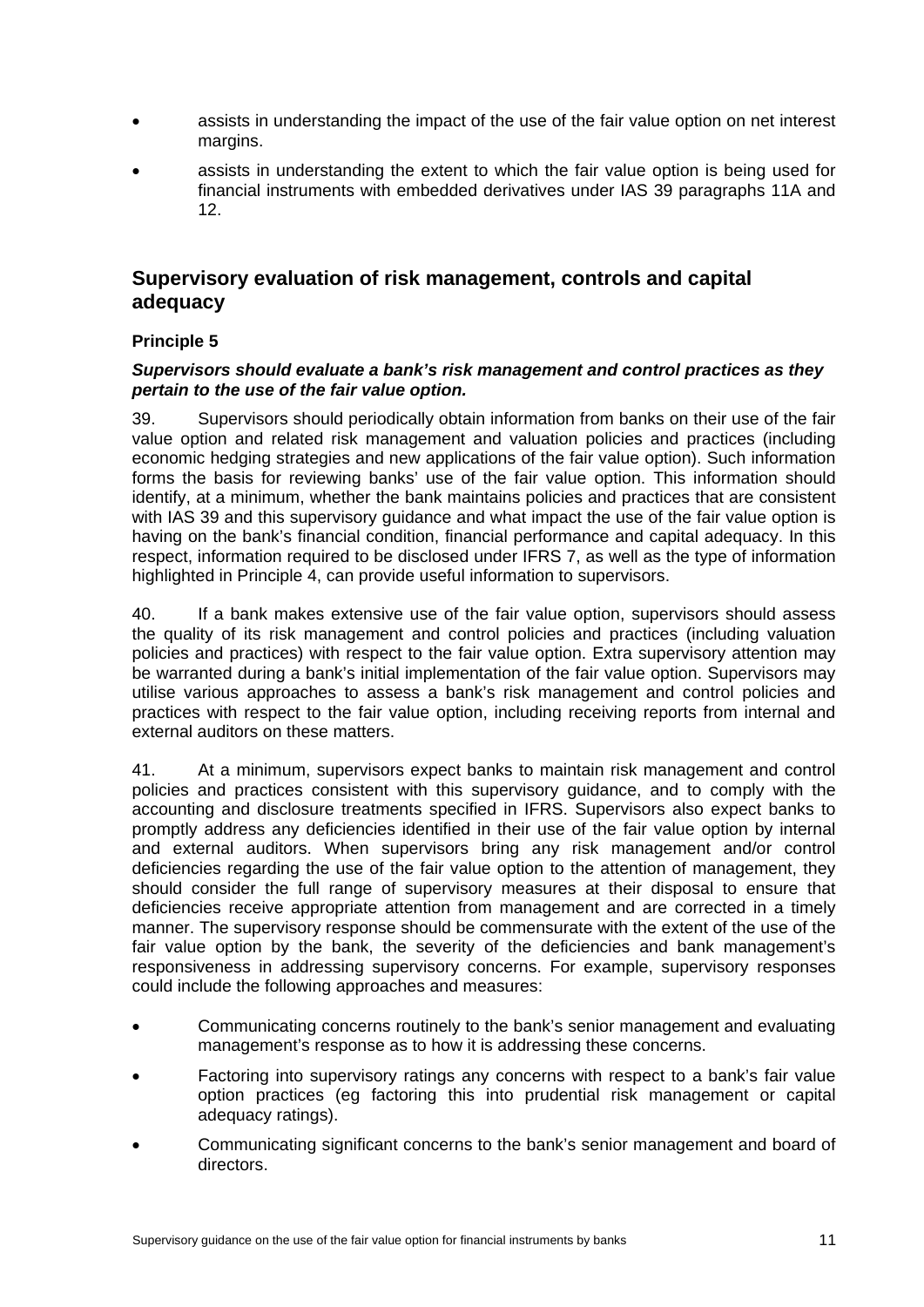<span id="page-17-0"></span>• Taking informal or formal supervisory actions (which can be of a non-public or public nature) requiring management and the board of directors to remedy the deficiencies in a specified timeframe and to provide the supervisor with periodic written progress reports.

42. These possible approaches also could apply to any supervisory concerns arising with respect to capital adequacy issues as discussed below in Principles 6 and 7.

#### **Principle 6**

#### *Supervisors should consider risk management and control practices related to the use of the fair value option when assessing capital adequacy.*

43. Supervisors expect banks to have sound documented risk management and controls associated with their use of the fair value option, including sound valuation controls (Principles 2 and 3). To the extent that supervisors have significant concerns about risk management, controls or reliability regarding a bank's use of the fair value option, they should consider several issues and a range of supervisory responses, including:

- When assessing capital adequacy at a bank that makes extensive use of the fair value option, supervisors should evaluate the bank's use of the fair value option with respect to its impact on the quality of earnings and, therefore, on the bank's capital position. For example, supervisors should consider the level of cumulative unrealised gains attributable to items designated as at fair value under the option in relation to shareholder funds and regulatory capital when assessing capital adequacy.
- In connection with the types of supervisory actions discussed under Principle 5 with respect to deficiencies in risk management or control policies and practices (including economic hedging strategies), supervisors should consider whether it is appropriate (for prudential capital purposes) to exclude from regulatory capital gains and losses resulting from applying the fair value option to newly acquired financial instruments and/or new classes of instruments until such time that the supervisor determines that the deficiencies have been satisfactorily corrected.
- If a bank using the fair value option in a manner that has a significant impact on earnings and capital exhibits weaknesses in its risk management policies, systems and controls (including valuation controls and practices), the supervisor should consider these deficiencies when assessing whether the bank's capital position is adequate in relation to its overall risk exposure. This may result in a supervisory determination that the bank needs to hold more capital in relation to its overall risk exposure (eq under Pillar 2 of the Revised Framework<sup>[1](#page-17-1)0</sup>).
- In situations where a bank's risk management and control practices pertaining to the use of the fair value option fall short of supervisory expectations and result in unreliable fair values, it is appropriate for a supervisor to exclude from Tier 1 capital the associated unrealised gains and losses.**[1](#page-17-2)1**

44. The above examples illustrate a range of potential supervisory responses. They are not intended to preclude supervisors from exercising discretion.

<span id="page-17-1"></span><sup>&</sup>lt;sup>10</sup> International Convergence of Capital Measurement and Capital Standards: A Revised Framework (June 2004).

<span id="page-17-2"></span><sup>&</sup>lt;sup>11</sup> However, consistent with the Committee's longstanding guidance, impairment losses always should be deducted from Tier 1 Capital.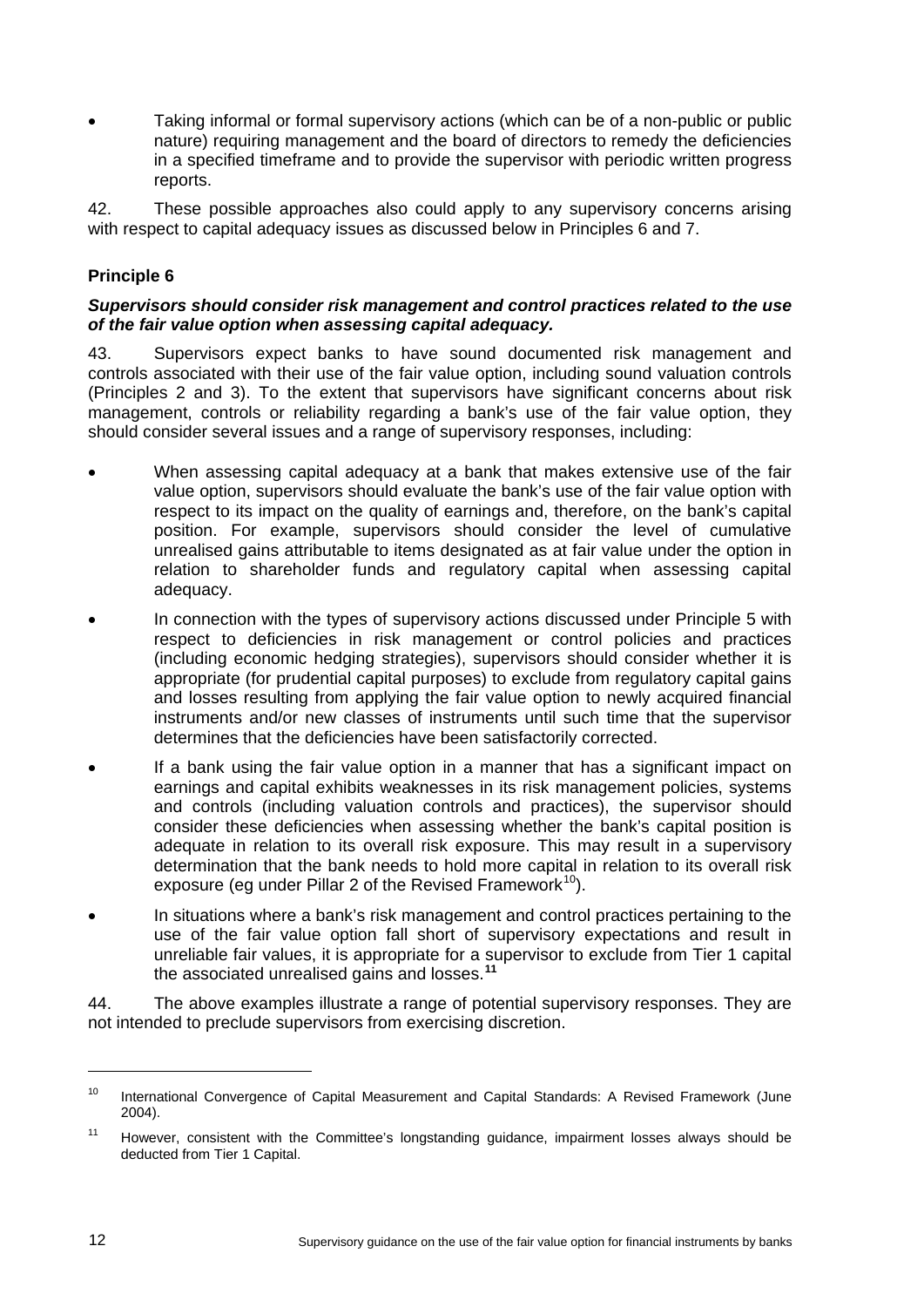<span id="page-18-0"></span>45. Supervisors also should ensure that, in accordance with the Committee's July 2005 guidance on capital charges related to the trading book/banking book boundary<sup>[1](#page-18-1)2</sup>, banks apply the appropriate risk-based capital treatment to financial instruments designated as at fair value through profit and loss. The guidance emphasises that the Revised Framework defines the trading book for regulatory capital purposes as consisting only of positions in financial instruments and commodities held either with trading intent<sup>[1](#page-18-2)3</sup> or to hedge other elements of the trading book. Moreover, the guidance states that the definition of the trading book may be more restrictive than the definition used for accounting (ie financial reporting) purposes. As such, the mere fact that a financial instrument, which otherwise would receive banking book treatment for regulatory capital purposes, is designated for accounting purposes as at fair value through profit and loss does not change its regulatory capital treatment.

#### **Principle 7**

-

#### *Regulatory capital should be adjusted for gains and losses from changes in own credit risk as a result of applying the fair value option to financial liabilities.*

46. Designation of a financial liability as at fair value under the fair value option could result in gains and losses from changes in an entity's own credit risk. Of particular concern is that if a bank applies the option to its own debt, it will recognise a gain and a resulting increase in its capital when its own creditworthiness deteriorates. Such an outcome would undermine the quality of capital measures and performance ratios. Therefore, as the Committee stated in its press release on 8 June 2004, it is appropriate for national supervisors to exclude these gains and losses from regulatory capital. Disclosures about the fair value option required by IFRS 7 provide information that may be useful to supervisors in determining the amount of such gains and losses to be excluded from regulatory capital.

<span id="page-18-1"></span><sup>&</sup>lt;sup>12</sup> The application of Basel II to trading activities and the treatment of double default effects (July 2005). See paragraphs 269-271.

<span id="page-18-2"></span><sup>&</sup>lt;sup>13</sup> Paragraph 687 of the Revised Framework defines positions held with trading intent as those held intentionally for short-term resale and/or with the intent of benefiting from actual or expected short-term price movements or to lock in arbitrage profits.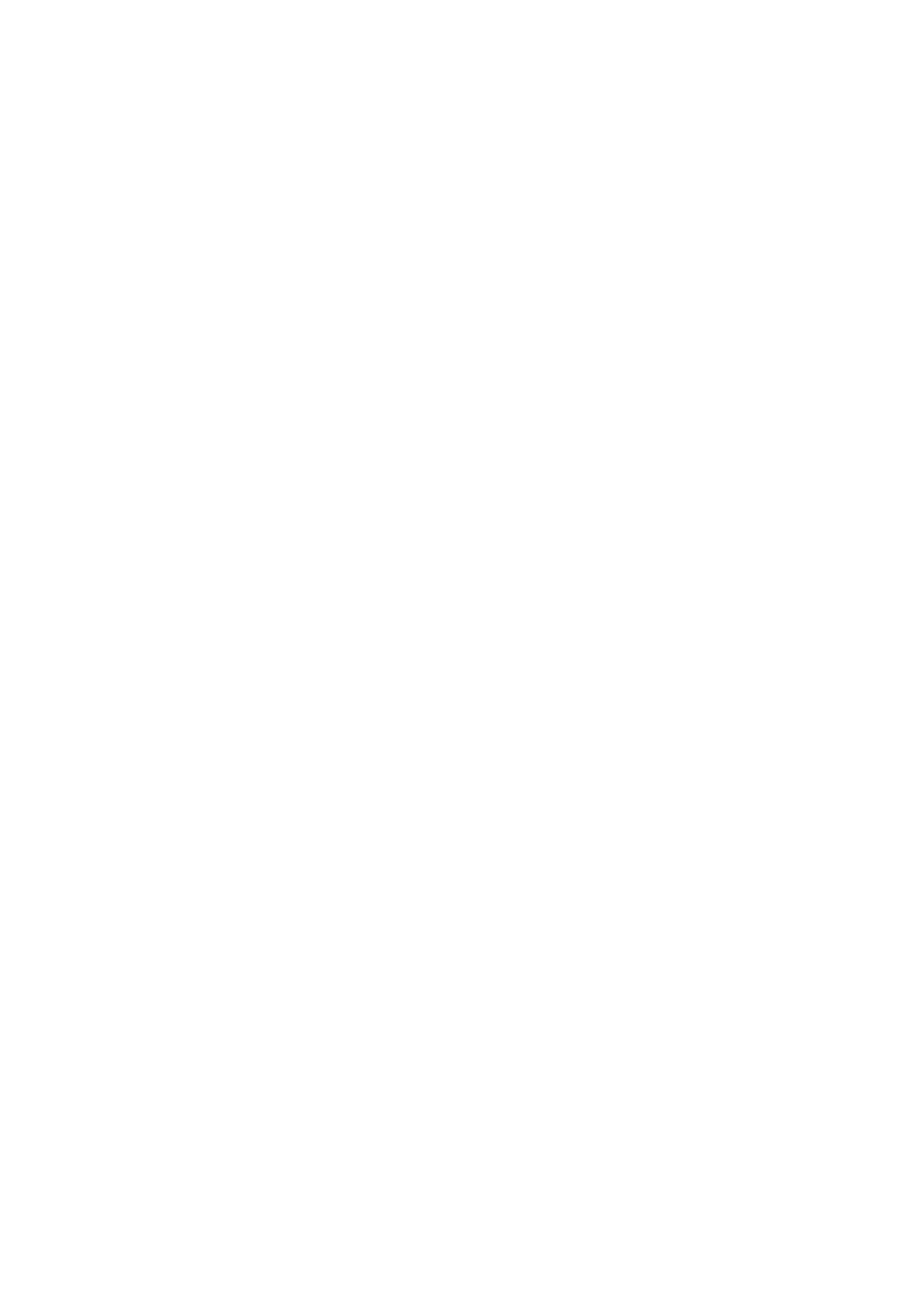## **Annex**

## **Summary of recommended 17 best practices regarding governance, control, price verification and audit practices from the G30 Report "Enhancing public confidence in financial reporting" (Processes and controls for estimating more reliable fair values)**

## **Governance**

1. A clear and delineated governance structure should exist including provision for appropriate segregation of duties as well as documented procedures for the escalation of issues and exceptions to the board of directors or the audit committee.

2. A senior management grouping should have responsibility for the management and oversight of control and valuation policies and procedures. This group should report the results of its work directly to the board of directors or the audit committee.

3. Initial responsibility for the determination of fair value should reside with the risk taking business. Ultimate responsibility for determining the fair values incorporated into financial statements must be outside the risk taking functions.

4. Senior management should ensure that there are adequate resources, with the appropriate experience, training and reward to ensure that control, risk management and independent price verification functions are performed to the highest standards.

## **Control**

5. Risk limits (for both market and credit) should be established, approved and monitored within a framework and overall risk appetite approved by the board of directors or the audit committee.

6. For financial assets and liabilities measured at fair value, organisations should disclose information in their financial statements that is consistent with the way they measure and manage risk. Any significant differences between the day-to-day measurement and management of risk and GAAP should be well documented and approved by senior management and appropriate board-level committees. The same practice should be sought for other financial assets and liabilities to the extent that risk oversight and management reporting is not based on GAAP principles. This recommendation is not intended to limit the use of risk management information based on non-GAAP principles (eg value-at-risk, etc).

7. There should be a procedure for the approval of new transaction types and markets (New Product Approval) and related controls and risk management approaches. This is a critical element of the control framework.

8. An appropriately qualified and experienced independent price verification (IPV) unit should be responsible for the fair values used in the financial statements.

9. There should be a group dedicated to model verification, independent of risk taking activities, employing highly experienced and qualified quantitative professionals.